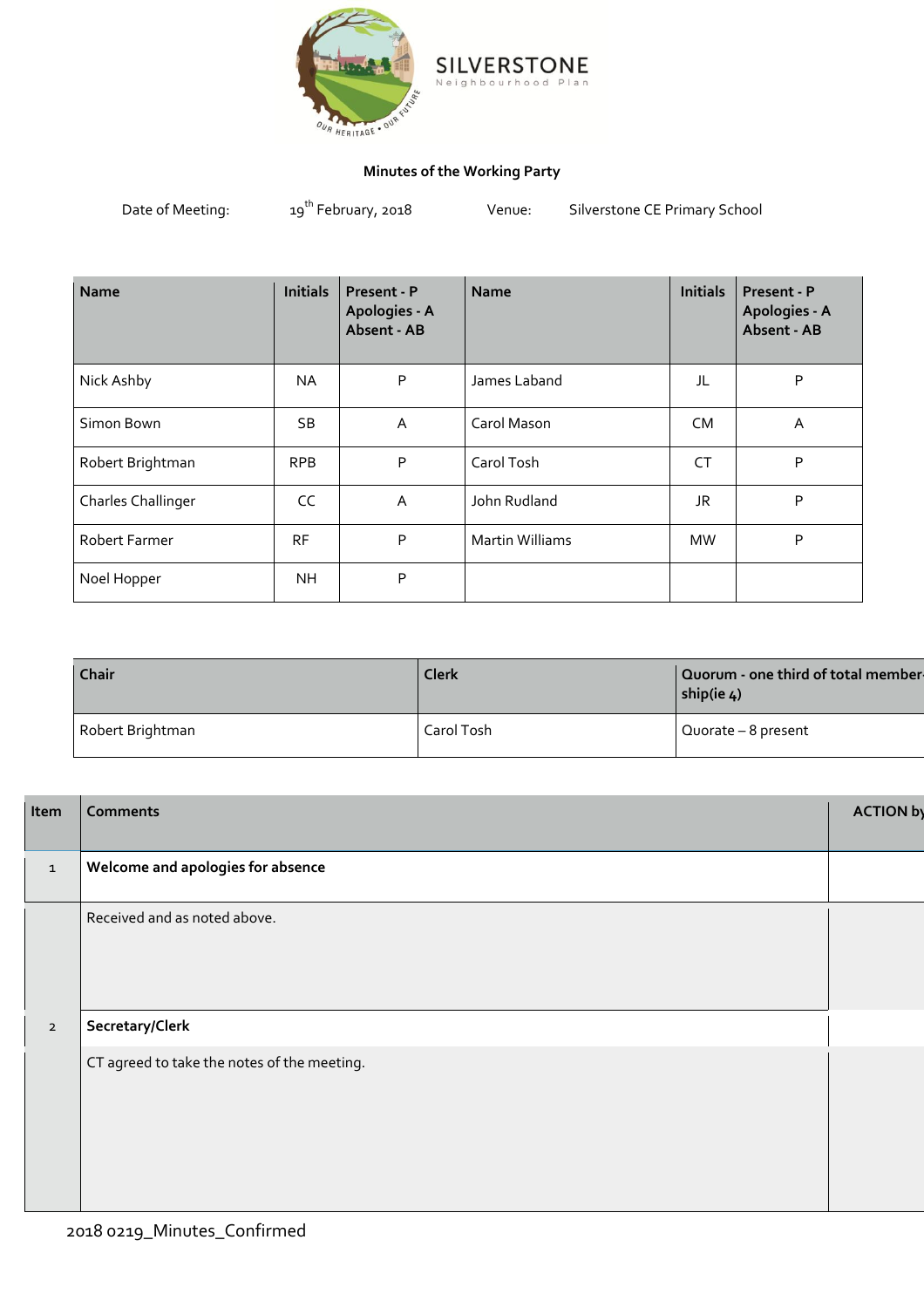| Item           | Comments                                                                                                                                                                                                                                                                                                                                                                                                                                                                         | <b>ACTION by</b>        |
|----------------|----------------------------------------------------------------------------------------------------------------------------------------------------------------------------------------------------------------------------------------------------------------------------------------------------------------------------------------------------------------------------------------------------------------------------------------------------------------------------------|-------------------------|
|                |                                                                                                                                                                                                                                                                                                                                                                                                                                                                                  |                         |
| 3              | <b>Declaration of Interests</b>                                                                                                                                                                                                                                                                                                                                                                                                                                                  |                         |
|                | There were no Declarations of Interest.                                                                                                                                                                                                                                                                                                                                                                                                                                          |                         |
| 4              | Minutes of the meeting 15 <sup>th</sup> January 2018                                                                                                                                                                                                                                                                                                                                                                                                                             |                         |
|                | Minutes of the meeting held on 18 <sup>th</sup> December were approved. CT would forward to JL for inclusion on the PC web-<br>site and CT would add them to 'Final' in Dropbox                                                                                                                                                                                                                                                                                                  | CTJL                    |
| 5              | <b>Matters Arising</b>                                                                                                                                                                                                                                                                                                                                                                                                                                                           |                         |
|                | An invoice had been received from Ecology Solutions. There was no need, therefore, to contact Locality to ask to<br>transfer to another professional specialism.                                                                                                                                                                                                                                                                                                                 |                         |
|                | All other matters to be covered elsewhere in this meeting.                                                                                                                                                                                                                                                                                                                                                                                                                       |                         |
| 6              | <b>SNPWP Website</b>                                                                                                                                                                                                                                                                                                                                                                                                                                                             |                         |
|                | Various queries were raised about the activity on this site. RPB had emailed the site but received no response. NA<br>to check this.<br>RPB bad also written to various people giving the SRA as a "Poste Restante' address as previously agreed. NA indi-<br>cated that, should letters arrive at the SRA, they were collected by either GP or NA and forwarded on to the appro-<br>priate recipient. To date no letters had arrived.                                           | NA.                     |
|                |                                                                                                                                                                                                                                                                                                                                                                                                                                                                                  |                         |
| $\overline{7}$ | <b>Budget</b>                                                                                                                                                                                                                                                                                                                                                                                                                                                                    |                         |
|                | CT briefed members on the reminder from Groundworks/Locality that our grant ceases on 28 <sup>th</sup> February. To date<br>we had spent approaching £4900 of grant allocation and were awaiting two outstanding invoices - one from<br>Kirkwells for Stage 2 work and the other from Silverstone CE Primary for the room hire for this term. CT to chase<br>these before she and Linda Paice could sign off on the Locality paperwork.                                          | CT.                     |
|                | A draft NP 'First Options' document had just been received by the Chairman and Secretary. CT had already pro-<br>duced a list of information which needed to be added to the document and, in the short timescale, had completed a<br>draft Chronology for inclusion which had been sent to MW. Members had no objection to an invoice being raised<br>by Kirkwells for this work. CT to communicate this back to MW.<br>RPB would circulate this draft document for discussion. | <b>CT</b><br><b>RPB</b> |
|                |                                                                                                                                                                                                                                                                                                                                                                                                                                                                                  |                         |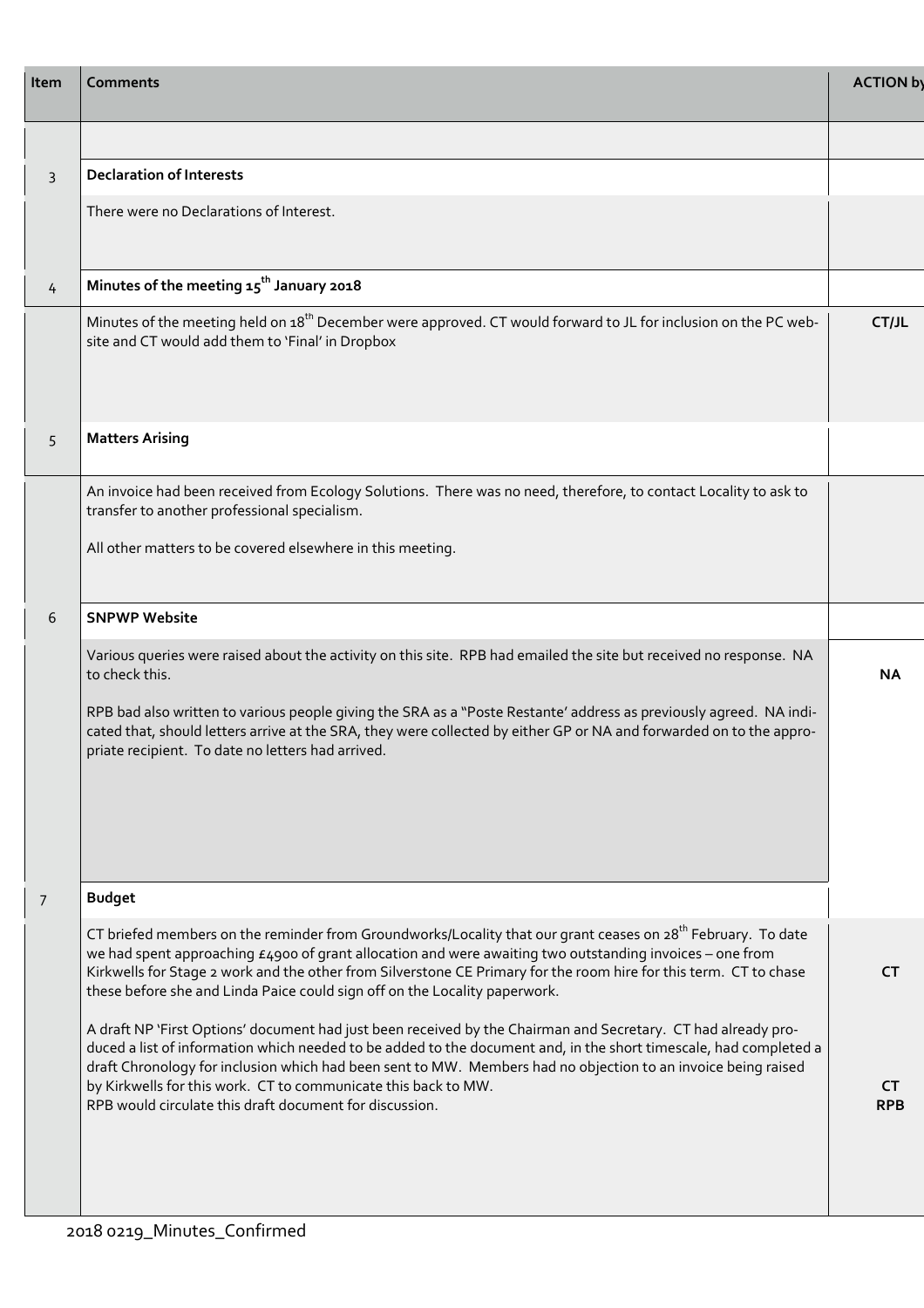| Item | <b>Comments</b>                                                                                                                                                                                                                                                                                                                                                                                                                                                                                                                                                                                                                                                                                                                                                                                                                                                                                                                                                                                                                                                                                    | <b>ACTION by</b> |
|------|----------------------------------------------------------------------------------------------------------------------------------------------------------------------------------------------------------------------------------------------------------------------------------------------------------------------------------------------------------------------------------------------------------------------------------------------------------------------------------------------------------------------------------------------------------------------------------------------------------------------------------------------------------------------------------------------------------------------------------------------------------------------------------------------------------------------------------------------------------------------------------------------------------------------------------------------------------------------------------------------------------------------------------------------------------------------------------------------------|------------------|
|      |                                                                                                                                                                                                                                                                                                                                                                                                                                                                                                                                                                                                                                                                                                                                                                                                                                                                                                                                                                                                                                                                                                    |                  |
| 8    | <b>Meeting with Ellie Gingell (SNC)</b>                                                                                                                                                                                                                                                                                                                                                                                                                                                                                                                                                                                                                                                                                                                                                                                                                                                                                                                                                                                                                                                            |                  |
|      | RPB and CT had met with EG to hand over the Confines map drawn by the working party and seen, as a courtesy,<br>by the Parish Council. The main revisions centred around maintaining the separation of the distinct areas which<br>comprise Silverstone - Silverstone village, West End, Cattle End and Olney.                                                                                                                                                                                                                                                                                                                                                                                                                                                                                                                                                                                                                                                                                                                                                                                     |                  |
|      | EG had offered advice on making contact with Landowners. She advised that the group should write to all the re-<br>spondents from the Call for Sites exercise asking them to confirm or amend their previous responses. Much discus-<br>sion took place as to whether we should look further afield to landowners who had tracts of land but who had not<br>made a response. It was decided that we should insert a short article in News and Views asking for any other land-<br>owners to make contact if they had plans/desires to develop their land.                                                                                                                                                                                                                                                                                                                                                                                                                                                                                                                                          |                  |
|      | CT had already contacted EG to ask for contact names and addresses. Unfortunately, with the impending legisla-<br>tion to change Data Protection regulations, EG was not in a position to pass on this information. However, she had<br>spoken with colleagues at SNC and it was suggested that we write the letter and it will be distributed to respective<br>landowners with information to respond back to the working party. CT offered to draft the letter and liaise with<br>EG.                                                                                                                                                                                                                                                                                                                                                                                                                                                                                                                                                                                                            | <b>CT</b>        |
| 9    | Landscape Analysis / Geographical Sustainability Analysis                                                                                                                                                                                                                                                                                                                                                                                                                                                                                                                                                                                                                                                                                                                                                                                                                                                                                                                                                                                                                                          |                  |
|      | RPB took members through this latest piece of work which followed on from decisions taken at the last meeting.<br>However, this had involved manual completion of the maps needed which included such features as Gradient; Con-<br>tours; Ancient Monuments; Confines; Conservation area, etc.                                                                                                                                                                                                                                                                                                                                                                                                                                                                                                                                                                                                                                                                                                                                                                                                    |                  |
|      | Much discussion took place around whether the map grid overlay covered enough of the Parish. A query was raised<br>over a particular piece of land which had recently been the subject of an appeal. The appeal had been dismissed by<br>the Planning Inspector. The issue of the Call for Sites was raised (as above). There was also discussion about the<br>separation to maintain Silverstone as a village and not as an adjunct to Towcester.<br>Proposal by NH (Seconded by RPB) - To confirm that the principle of separation which would endure, in perpetui-<br>ty, between Silverstone and Towcester. Votes in favor - 7 with I abstention.                                                                                                                                                                                                                                                                                                                                                                                                                                              |                  |
|      | At the next meeting the group will look in further detail at this issue.                                                                                                                                                                                                                                                                                                                                                                                                                                                                                                                                                                                                                                                                                                                                                                                                                                                                                                                                                                                                                           |                  |
|      | 9p.m. NA gave apologies and left the meeting. RPB agreed to follow up with NA the following day (Tuesday 20th)<br>at 1pm (RPB's house).                                                                                                                                                                                                                                                                                                                                                                                                                                                                                                                                                                                                                                                                                                                                                                                                                                                                                                                                                            |                  |
|      | The meeting continued by looking at the Sustainability Analysis Criteria which had been languishing in Dropbox<br>since last August without additional comment from the group. RPB gave background to the various criteria based<br>on his experience of planning matters and case law. He indicated that a few of the group had completed an analy-<br>sis of each individual square in the grid overlay using the 16/17 different criteria (Ridge and Furrow now to be add-<br>ed). This had produced a base line score for each square. The intention was for Focus groups to be briefed on this<br>work (for understanding) and then asked to 'weight' the factors using Sustainability ('Assessment of their impact<br>on the planet') as their focus. The secondary purpose of these focus groups was to engage more members of the<br>community from different genders, ages, interests, locality, etc. The first group had been most enthusiastic to take<br>part and much useful conversation had taken place which had enriched their knowledge of the Neighbourhood<br>Planning agenda. |                  |
|      | NH spoke of the capabilities of Parish Online and agreed to contact SB to compare results of initial scoring from the<br>manual exercise with the capabilities of POL. Test squares G8 and Q19 were suggested initially.                                                                                                                                                                                                                                                                                                                                                                                                                                                                                                                                                                                                                                                                                                                                                                                                                                                                           |                  |
|      | Whilst members were generally supportive of the idea of Focus Groups, these should be complemented by an invi-                                                                                                                                                                                                                                                                                                                                                                                                                                                                                                                                                                                                                                                                                                                                                                                                                                                                                                                                                                                     | <b>NH/SB</b>     |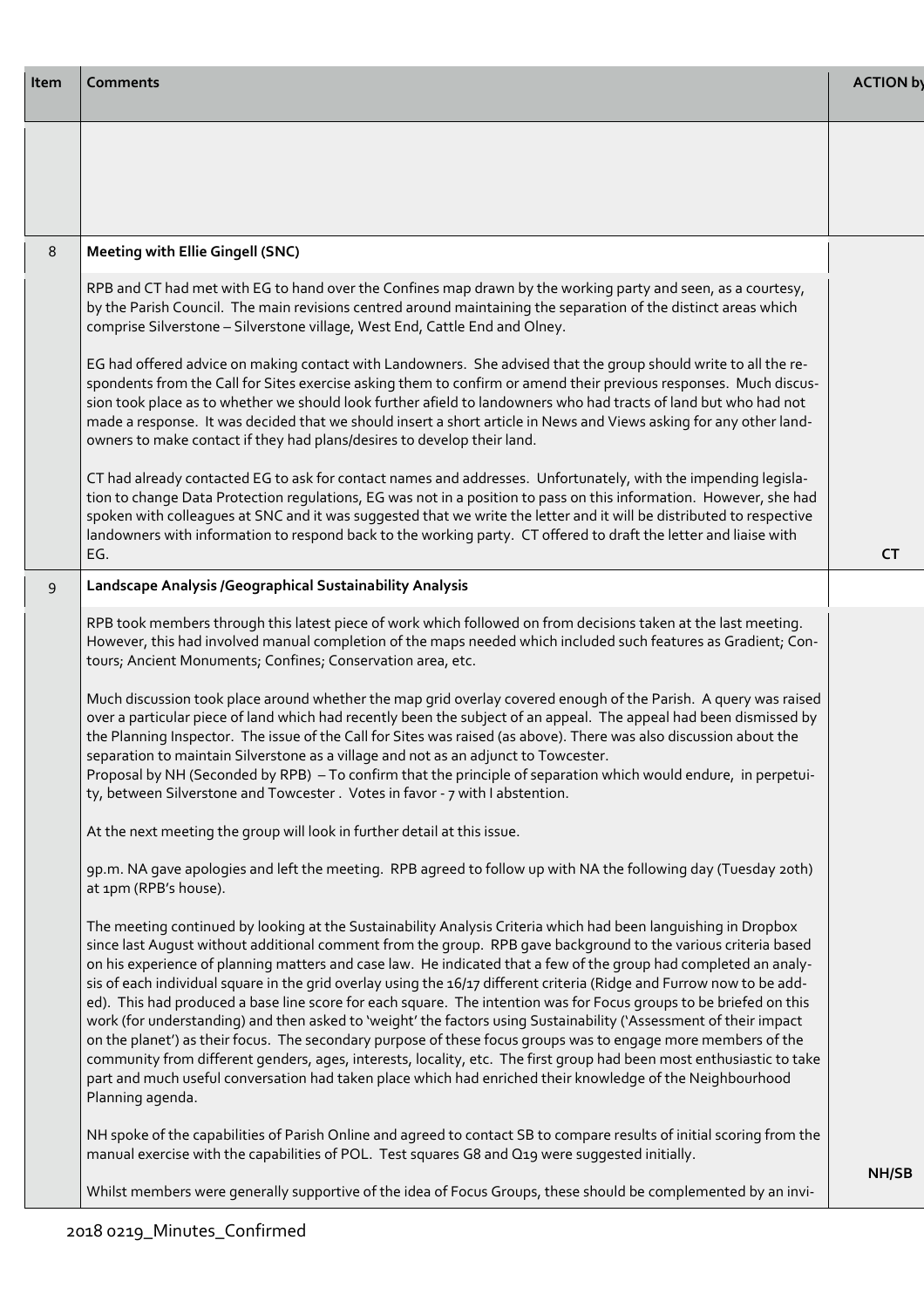| Item | <b>Comments</b>                                                                                                                                                                                                                                                                                                                                                                                                                                                                                                                                                                                                                                                                                                                                                                                                                                                                                                                                                                                                 | <b>ACTION by</b>        |
|------|-----------------------------------------------------------------------------------------------------------------------------------------------------------------------------------------------------------------------------------------------------------------------------------------------------------------------------------------------------------------------------------------------------------------------------------------------------------------------------------------------------------------------------------------------------------------------------------------------------------------------------------------------------------------------------------------------------------------------------------------------------------------------------------------------------------------------------------------------------------------------------------------------------------------------------------------------------------------------------------------------------------------|-------------------------|
|      | tation (through News and Views) to a whole village event which would be a further example of community en-<br>gagement. This would need to be in mid to late April to allow for publication in News and Views on 1 <sup>st</sup> of the<br>month and enough notice to allow people to attend. CT would check availability of the SRA for, say, an evening<br>and a day session. Deadline for article inviting people to this event needs to be with Editorial team by $15^{th}$ March.<br>It was suggested that a register needed to be kept so that we did not have duplication of completed scores.<br>Focus groups would include, amongst others - Gardening Club; WI members; Church/Chapel representatives;<br>Footballers;  with the caveat that those participating should reside in the Parish. At the next Parish Council<br>meeting CT would invite councilors to meet and to participate.<br>Members of the working party were encouraged to complete their own 'weighting' of the various criteria. | <b>CT</b><br><b>ALL</b> |
| 10   | <b>AOB</b>                                                                                                                                                                                                                                                                                                                                                                                                                                                                                                                                                                                                                                                                                                                                                                                                                                                                                                                                                                                                      |                         |
|      | JL tendered his apologies for the March meeting.                                                                                                                                                                                                                                                                                                                                                                                                                                                                                                                                                                                                                                                                                                                                                                                                                                                                                                                                                                |                         |
|      | There being no further items, the meeting closed at 10.25pm.                                                                                                                                                                                                                                                                                                                                                                                                                                                                                                                                                                                                                                                                                                                                                                                                                                                                                                                                                    |                         |
|      | FUTURE MEETING DATES ARE LISTED BELOW.                                                                                                                                                                                                                                                                                                                                                                                                                                                                                                                                                                                                                                                                                                                                                                                                                                                                                                                                                                          |                         |
|      |                                                                                                                                                                                                                                                                                                                                                                                                                                                                                                                                                                                                                                                                                                                                                                                                                                                                                                                                                                                                                 |                         |
|      |                                                                                                                                                                                                                                                                                                                                                                                                                                                                                                                                                                                                                                                                                                                                                                                                                                                                                                                                                                                                                 |                         |
|      |                                                                                                                                                                                                                                                                                                                                                                                                                                                                                                                                                                                                                                                                                                                                                                                                                                                                                                                                                                                                                 |                         |
|      |                                                                                                                                                                                                                                                                                                                                                                                                                                                                                                                                                                                                                                                                                                                                                                                                                                                                                                                                                                                                                 |                         |

| <b>Formal Meetings</b>                |                                               |
|---------------------------------------|-----------------------------------------------|
| Monday, 19 <sup>th</sup> March, 2018  | Silverstone CE Primary School, Towcester Road |
| Monday, 16 <sup>th</sup> April, 2018  | Silverstone CE Primary School, Towcester Road |
|                                       |                                               |
|                                       |                                               |
| Informal Meetings - not minuted       |                                               |
| Thursday, 1 <sup>st</sup> March, 2018 | <b>SRA Committee Room</b>                     |